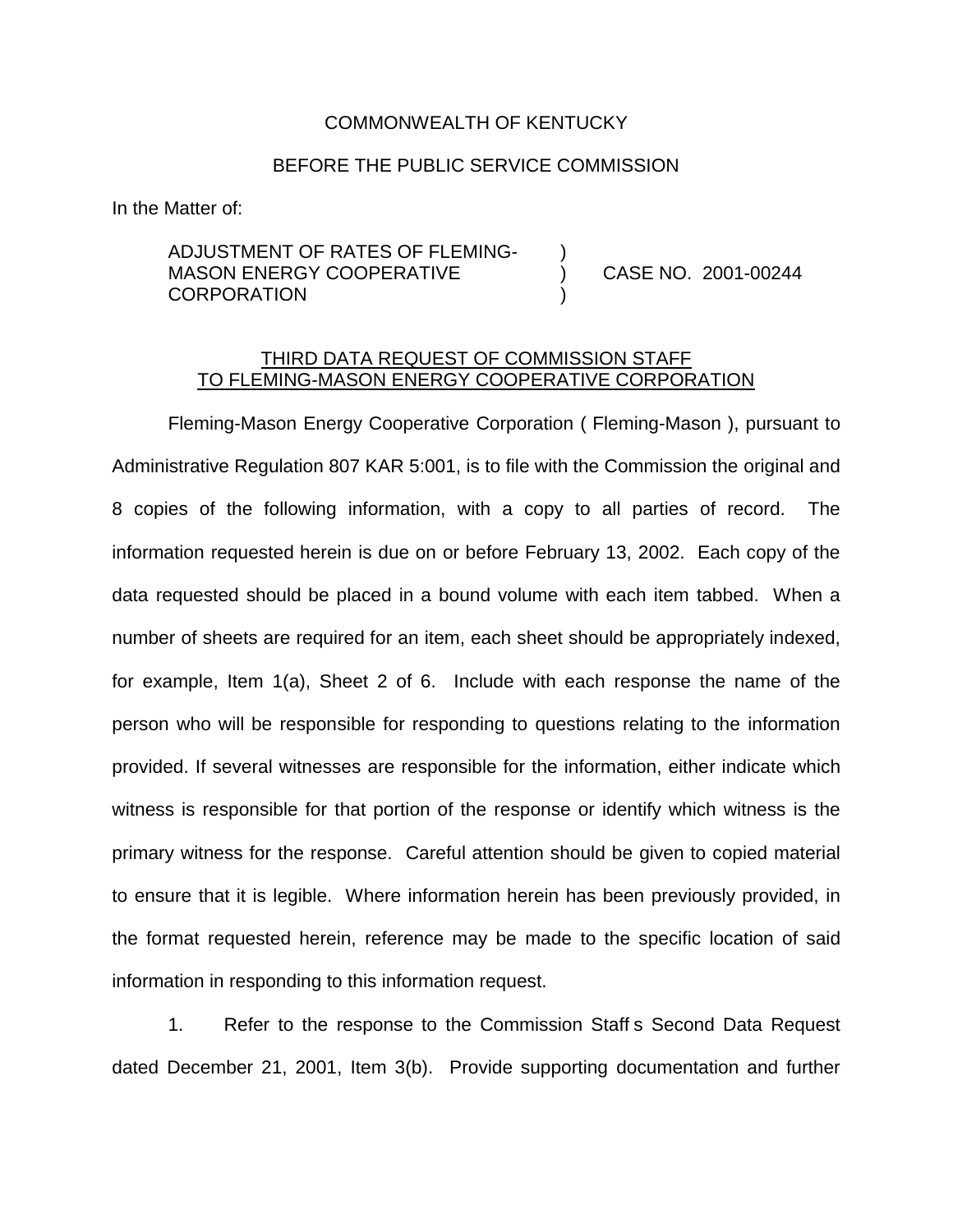explanation for the statement The use of 60% is an estimate since it requires more time to install the anchor than the guy portion of the anchor/guy unit.

2. Refer to the response to the Commission Staff s Second Data Request dated December 21, 2001, Item 4(a). Explain what the EKPC underbuild is, and why it should have been removed from the accumulated depreciation for distribution plant.

3. Refer to the response to the Commission Staff s Second Data Request dated December 21, 2001, Item 9. Explain how the net margin on sales resulted in an increase of \$690,000.

4. Refer to the response to the Commission Staff s Second Data Request dated December 21, 2001, Item 10.

a. Explain why the title Construction projects not financed with longterm debt was originally used.

b. Explain why the title Unlocated items is an appropriate description of the reconciling item.

c. What assets make up the \$47,975?

5. Refer to the response to the Commission Staff s Second Data Request dated December 21, 2001, Item 11(a)(1). Explain why Fleming-Mason believes a 3 year amortization of this cost is reasonable.

6. Refer to the response to the Commission Staff s Second Data Request dated December 21, 2001, Item 11(a)(3). Explain why Fleming-Mason was late in paying its power bill to East Kentucky Power Cooperative, Inc. ( East Kentucky ). Also, include the month this late payment situation occurred.

-2-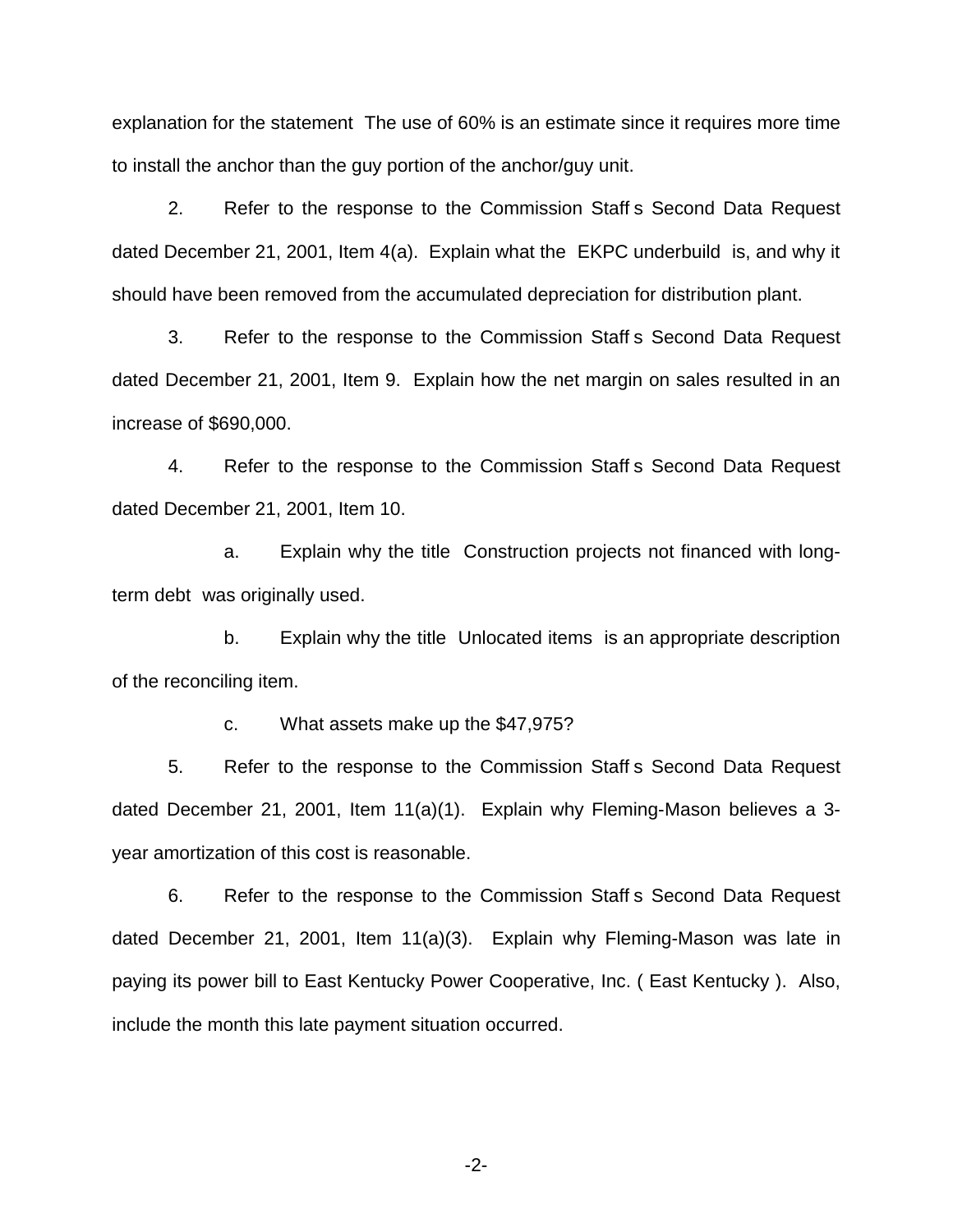7. Refer to the response to the Commission Staff s Second Data Request dated December 21, 2001, Item 11(b). Prepare a schedule showing the monthly activity associated with the National Cooperative Services Corporation line of credit, starting with the date of its inception. The schedule should show the beginning outstanding balance, payments, draws on the line of credit, and the ending outstanding balance.

8. Refer to the response to the Commission Staff s Second Data Request dated December 21, 2001, Item 11(c). Describe the purpose or function of the following and Fleming-Mason s association with the entity:

- a. Consolidated Credit School Plan.
- b. Southeast Data.
- c. NRTC.
- d. Energy Coop. Inc.
- e. Kentucky Development.
- f. Nicholas County.
- g. Federated Insurance.

9. Refer to the response to the Commission Staff s Second Data Request dated December 21, 2001, Item 11(d). The information supplied does not seem to be related to the Federal Financing Bank ( FFB ). Provide copies of the actual note or lending document with FFB.

10. Refer to the response to the Commission Staff s Second Data Request dated December 21, 2001, Item 11(f)(1). Was a post-retirement plan evaluation conducted in 1999, 2000, or 2001? If so, provide the results of the evaluation. If one was not performed, explain in detail why not.

-3-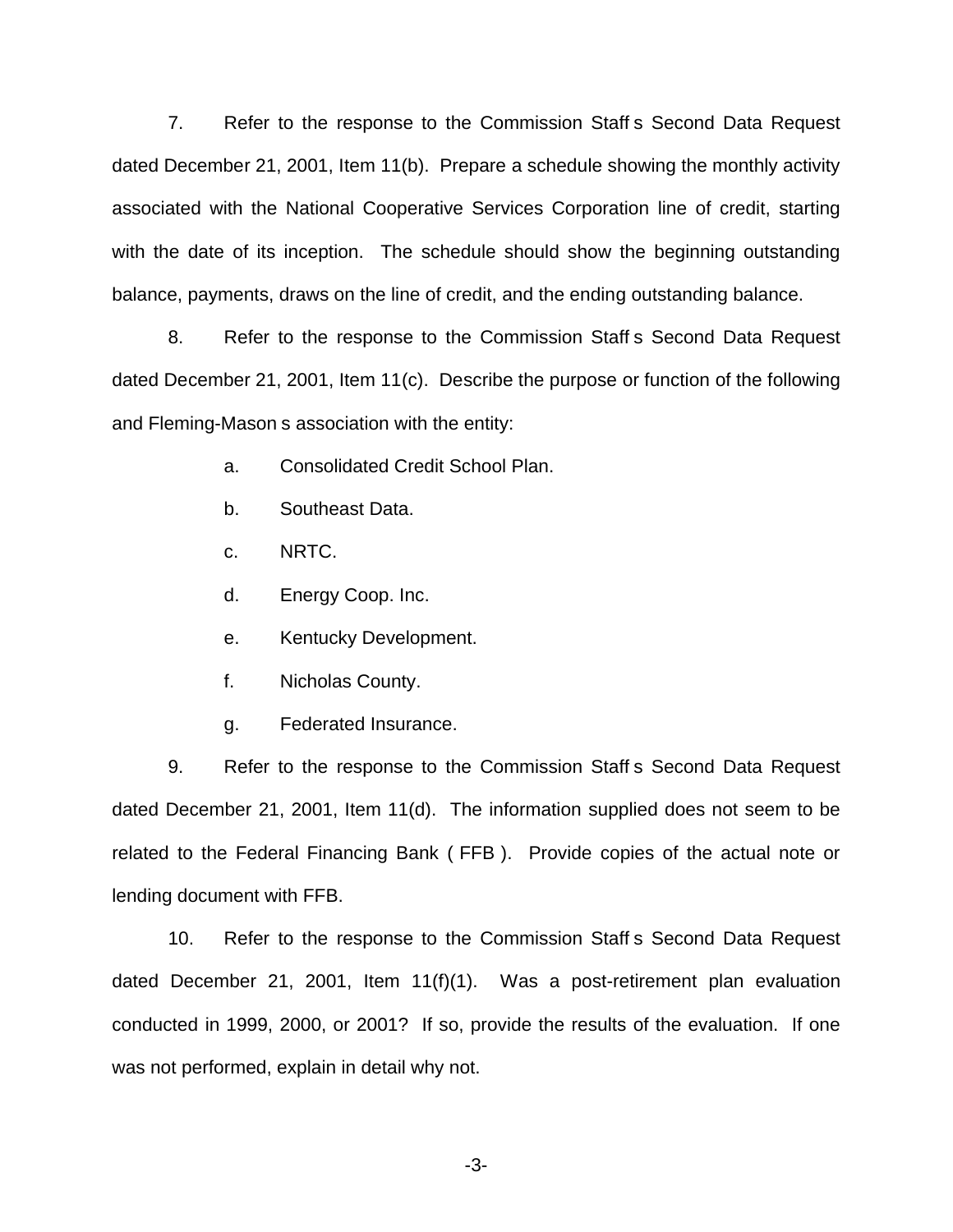11. Refer to the response to the Commission Staff s Second Data Request dated December 21, 2001, Item 11(f)(2). Does Fleming-Mason s post-retirement plan provide coverage to its directors and attorney? If yes, identify the test-year cost and expense and explain why ratepayers should be providing the recovery of this benefit through rates.

12. Refer to the response to the Commission Staff s Second Data Request dated December 21, 2001, Item 11(i)(1). What action does Fleming-Mason plan to take to correct its oversight?

13. Refer to the response to the Commission Staff s Second Data Request dated December 21, 2001, Item 11(i)(3). Provide the agreements between Fleming-Mason and the counties for which it has agreed to provide debt service on industrial site development. If no agreements exist, explain how Fleming-Mason expects to recoup its investment.

14. Refer to the response to the Commission Staff s Second Data Request dated December 21, 2001, Item 11(i)(4). The requested information was not provided. Provide the information originally requested.

15. Refer to the response to the Commission Staff s Second Data Request dated December 21, 2001, Item 13(a).

a. Explain in detail why Fleming-Mason is proposing to recognize on its balance sheet the capitalized portion of various normalized costs.

b. Is Fleming-Mason proposing to recognize these capitalized costs in the determination of its pro forma rate base? Explain the response.

-4-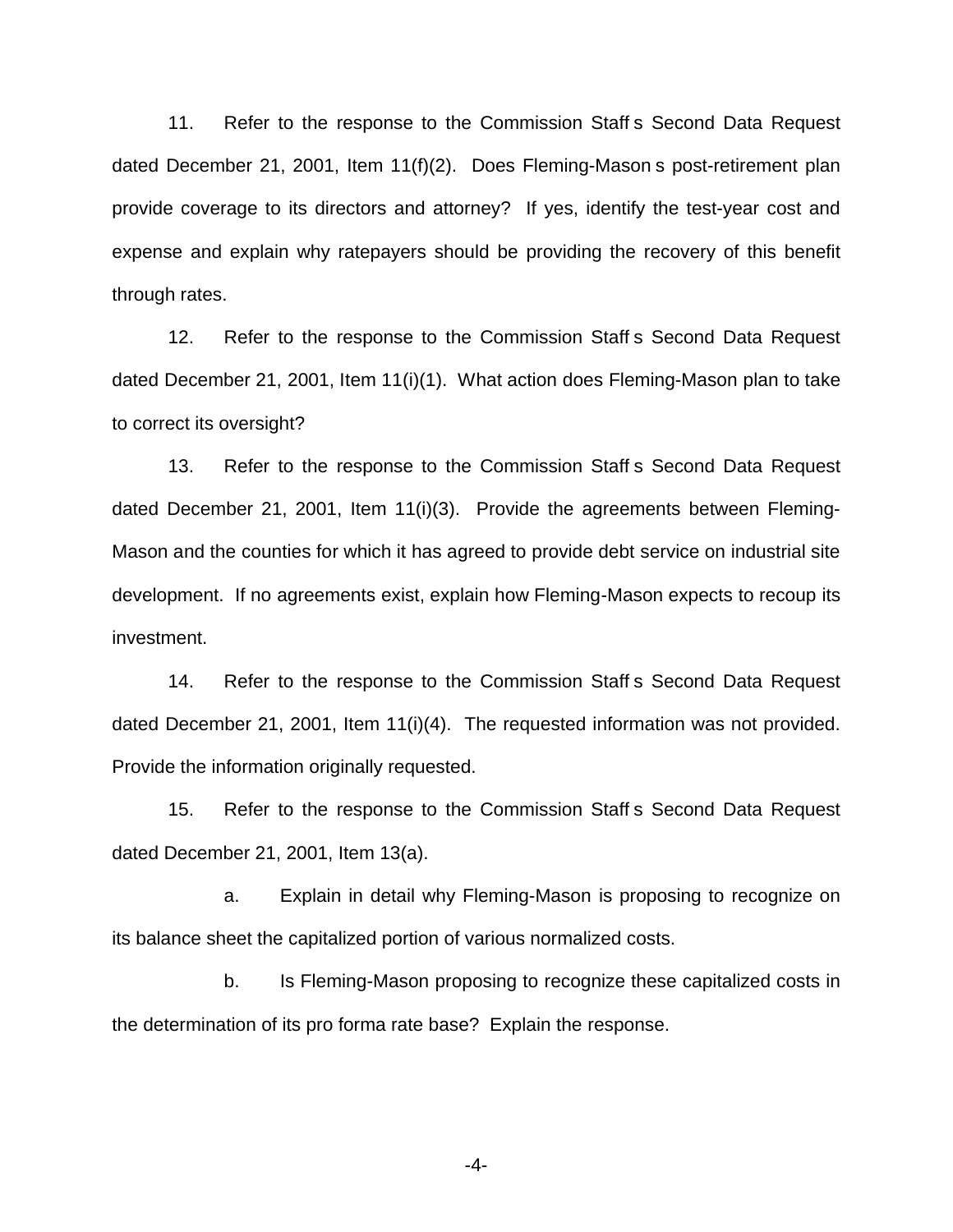c. Has the Commission in previous electric cooperative rate cases recognized such an adjustment? If yes, provide citations to previous Orders noting this adjustment to the rate base used for rate-making purposes.

16. Refer to the response to the Commission Staff s Second Data Request dated December 21, 2001, Item 13(b). Explain what is included in the reconciling item, and why it is necessary to balance the balance sheet after the known adjustments are recorded.

17. Refer to the response to the Commission Staff s Second Data Request dated December 21, 2001, Item 14(m). Provide copies of all accounting entries made to record the payment from the Federal Emergency Management Agency. During the test year, were any revenue or expense accounts impacted by this payment? If so, provide a detailed schedule showing the affected revenue or expense account and the amount of payment.

18. Refer to the response to the Commission Staff s Second Data Request dated December 21, 2001, Item 15. Provide the citation to Fleming-Mason s approved tariff that covers the advances paid for security lights.

19. Refer to the response to the Commission Staff s Second Data Request dated December 21, 2001, Item 16(j).

a. Provide the 12-month expense for right-of-way clearing for the 12 months ending May 31, 1997; May 31, 1998; and May 31, 1999.

b. Explain any changes in the approaches or clearing cycles used by Fleming-Mason from May 1997 through May 2001.

-5-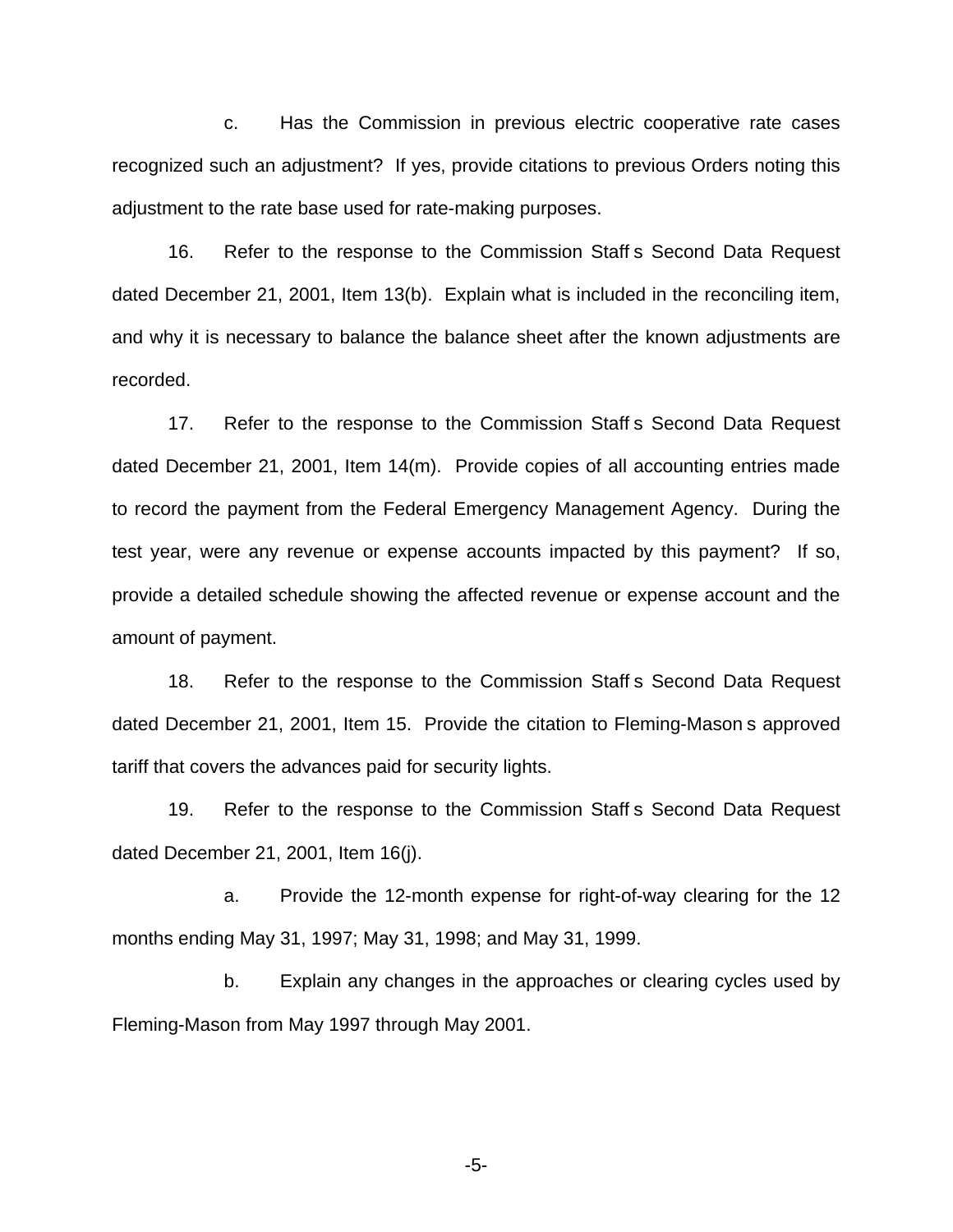c. Why does Fleming-Mason consider the test-year expense for this item to reflect a reasonable, ongoing level of expense?

20. Refer to the response to the Commission Staff s Second Data Request dated December 21, 2001, Item 16(e). Explain whether the test-year expense reflects a reasonable, ongoing level for this account, or if the account should be normalized in order to reflect only one employee salary. Provide the employee number of the retiree and of the new superintendent.

21. Refer to the response to the Commission Staff s Second Data Request dated December 21, 2001, Item 16(g). Explain whether the test-year expense reflects a reasonable, ongoing level for this account, or if the account should be normalized in order to reflect that the mapping implementation costs will be non-recurring.

22. Refer to the response to the Commission Staff s Second Data Request dated December 21, 2001, Item 16(p). Explain the reasoning behind the statement Uncollectible expense will increase as revenue increases.

23. Refer to the response to the Commission Staff s Second Data Request dated December 21, 2001, Item 18(a). Was Fleming-Mason aware that most regulated electric cooperatives have formal board policies for director compensation? Would Fleming-Mason agree that the adoption of formal policies would be a good business practice? If not, explain.

24. Refer to the response to the Commission Staff s Second Data Request dated December 21, 2001, Item 18(b). Explain why the directors are paid each month for the monthly meeting, but are not required to attend the monthly meeting to receive the payment.

-6-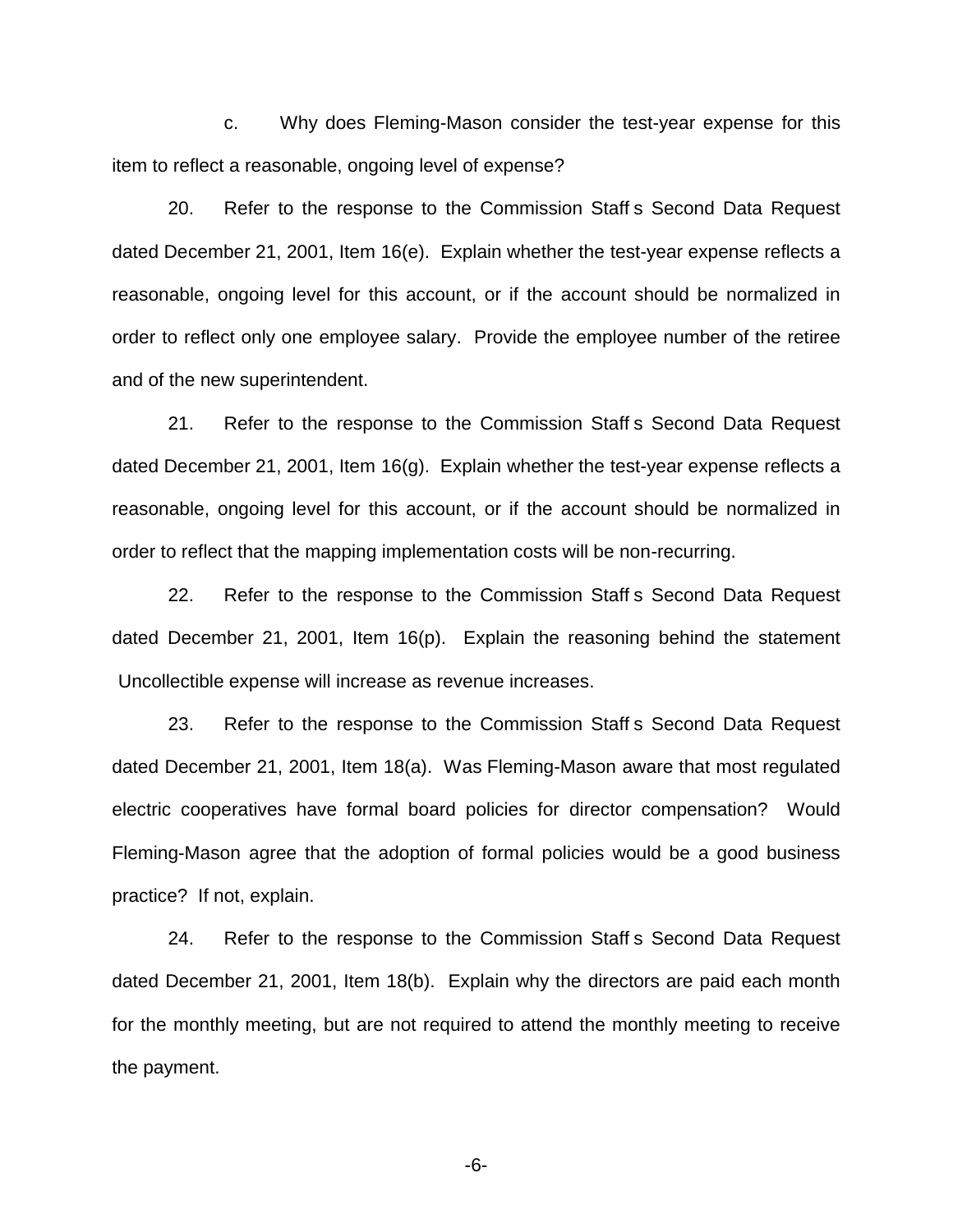25. Refer to the response to the Commission Staff s Second Data Request dated December 21, 2001, Item 19(c). Provide a copy of the Wage and Salary Plan study corresponding to the test-year. If the annual update was performed during the test-year, provide both Wage and Salary Plan studies.

26. Refer to the response to the Commission Staff s Second Data Request dated December 21, 2001, Item 19(d). As previously requested, describe the accounts included in the Benefits Matrix, and the allocation factors used. Specifically, include the account numbers, account names, and associated percentages.

27. Refer to the response to the Commission Staff s Second Data Request dated December 21, 2001, Item 22(b). How difficult would it be to establish and then maintain Fleming-Mason s accumulated depreciation balances at the plant account level? Would Fleming-Mason agree that the Rural Utilities Service s ( RUS ) USoA does not prohibit maintaining the balances at the plant account level? Given the Commission s adopted approach in determining cable attachment rates, would Fleming-Mason agree that it would be desirable to move to the plant account level of record keeping? Explain the response.

28. Refer to the response to the Commission Staff s Second Data Request dated December 21, 2001, Item 23(a). Provide the information originally requested concerning the potential of converting fixed long-term debt to variable.

29. Refer to the response to the Commission Staff s Second Data Request dated December 21, 2001, Item 24. Provide the information originally requested.

30. Refer to the response to the Commission Staff s Second Data Request dated December 21, 2001, Item 25. Explain why this adjustment needs to be changed.

-7-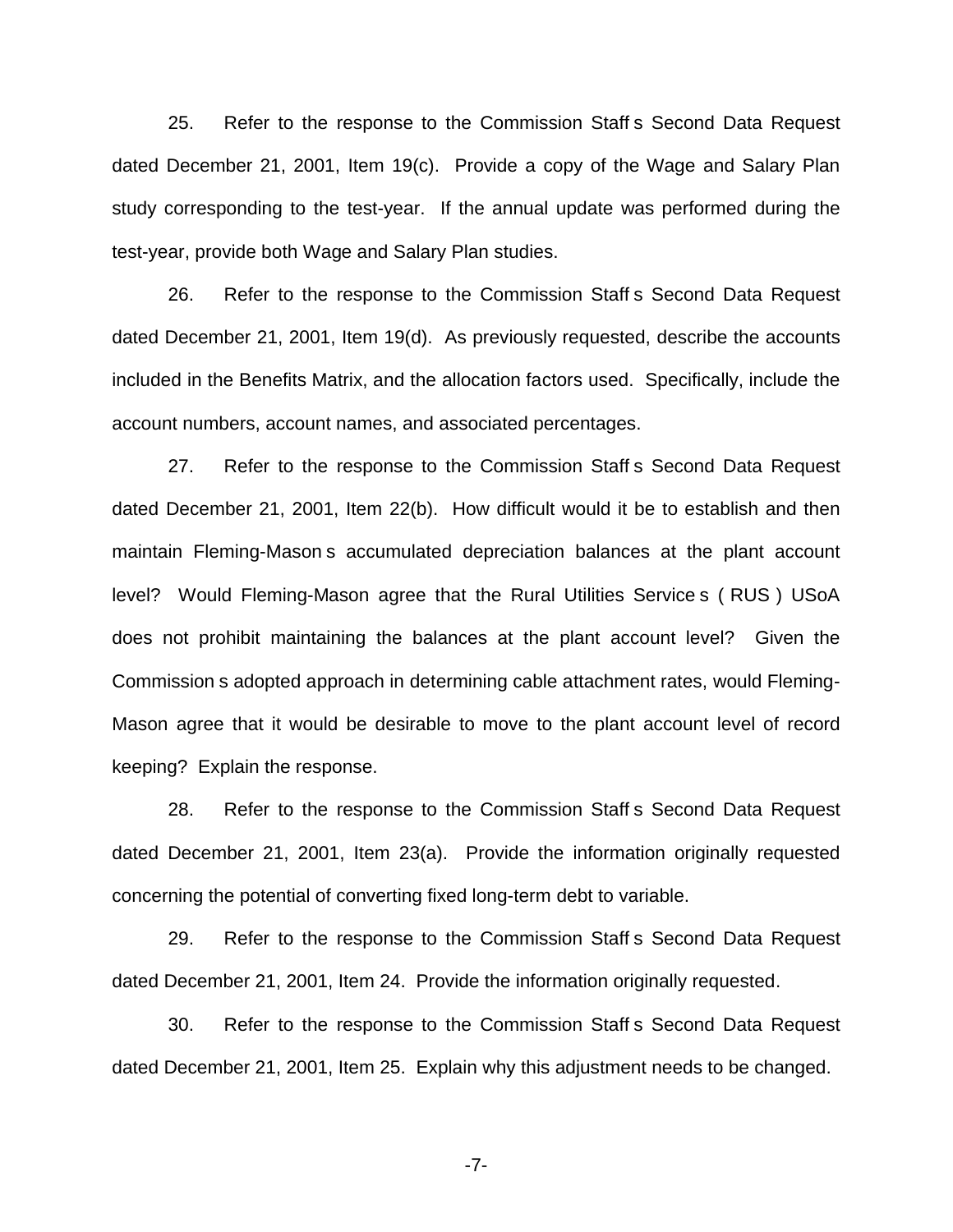31. Refer to the response to the Commission Staff s Second Data Request dated December 21, 2001, Item 27. Has Fleming-Mason reviewed KRS 278.300 to determine whether Commission approval of this arrangement is necessary? What was the result of that review?

32. Refer to the response to the Commission Staff s Second Data Request dated December 21, 2001, Item 28(e). Explain why Fleming-Mason believes directors, who are elected representatives of the member-consumers of Fleming-Mason and are not employees, should be provided post-retirement benefits.

33. Refer to the response to the Commission Staff s Second Data Request dated December 21, 2001, Item 29(e). Provide the requested documentation concerning the cost of the *Kentucky Living* insert, as previously requested.

34. Refer to the response to the Commission Staff s Second Data Request dated December 21, 2001, Item 30(a). Provide the supporting documentation for the rate case costs incurred to date, as previously requested.

35. Refer to the response to the Commission Staff s Second Data Request dated December 21, 2001, Item 31(a).

a. Provide copies of analyses, studies, or other documentation that were used by Fleming-Mason or its subsidiary to determine that broadband service would be a good business venture for the cooperative.

b. Provide copies of the Fleming-Mason Services ( Services ) business plan.

c. What has Services done since it bought the licenses in 1998 and 1999 to develop a market and the accessibility needed to sell broadband service?

-8-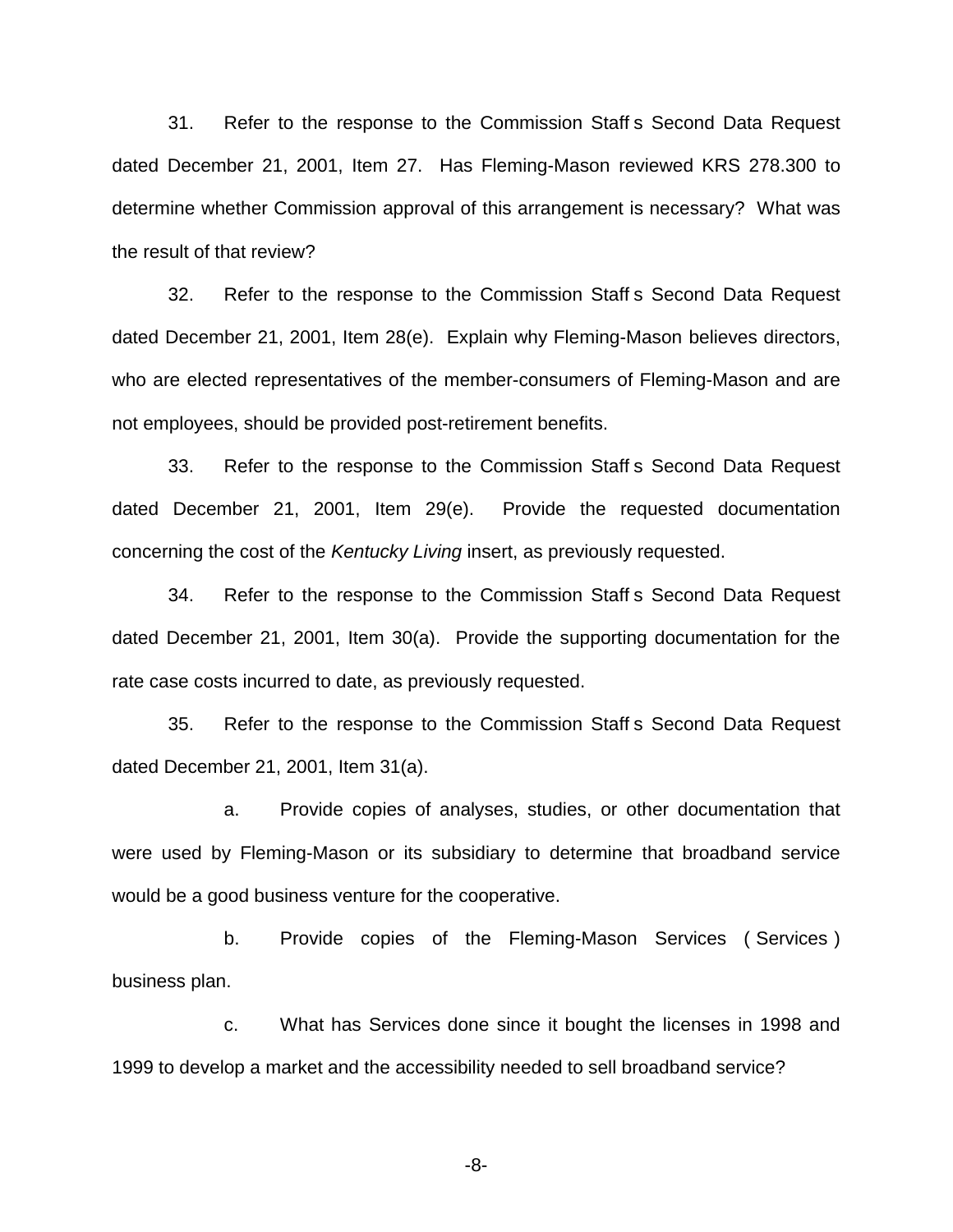d. Explain whether the licenses can be sold to other companies, or if they expire after a certain period of time.

e. If there has been no activity in trying to sell broadband, has Fleming-Mason considered getting out of this business and selling the licenses? Explain the response.

36. Refer to the response to the Commission Staff s Second Data Request dated December 21, 2001, Item 31(c)(2). Explain why the employees are not keeping records of the actual time that they spend working on Services activities.

37. Refer to the response to the Commission Staff s Second Data Request dated December 21, 2001, Item 31(e). Explain each item that is included in the account titled Miscellaneous.

38. Refer to the response to the Commission Staff s Second Data Request dated December 21, 2001, Item 31(b). As the board members of Fleming-Mason and Services are the same, have any board members fees and expenses been assigned to Services? If yes, explain how. If no, explain why not.

39. Refer to the response to the Commission Staff s Second Data Request dated December 21, 2001, Item 32(b)(3). Explain what is so unique about Fleming-Mason s pension plan that it required the services of Merrill Lynch rather than National Rural Electric Cooperatives Association ( NRECA ). How long has this arrangement been in place?

40. Refer to the response to the Commission Staff s Second Data Request dated December 21, 2001, Item 33(b). Explain how the settlement agreement in Case

-9-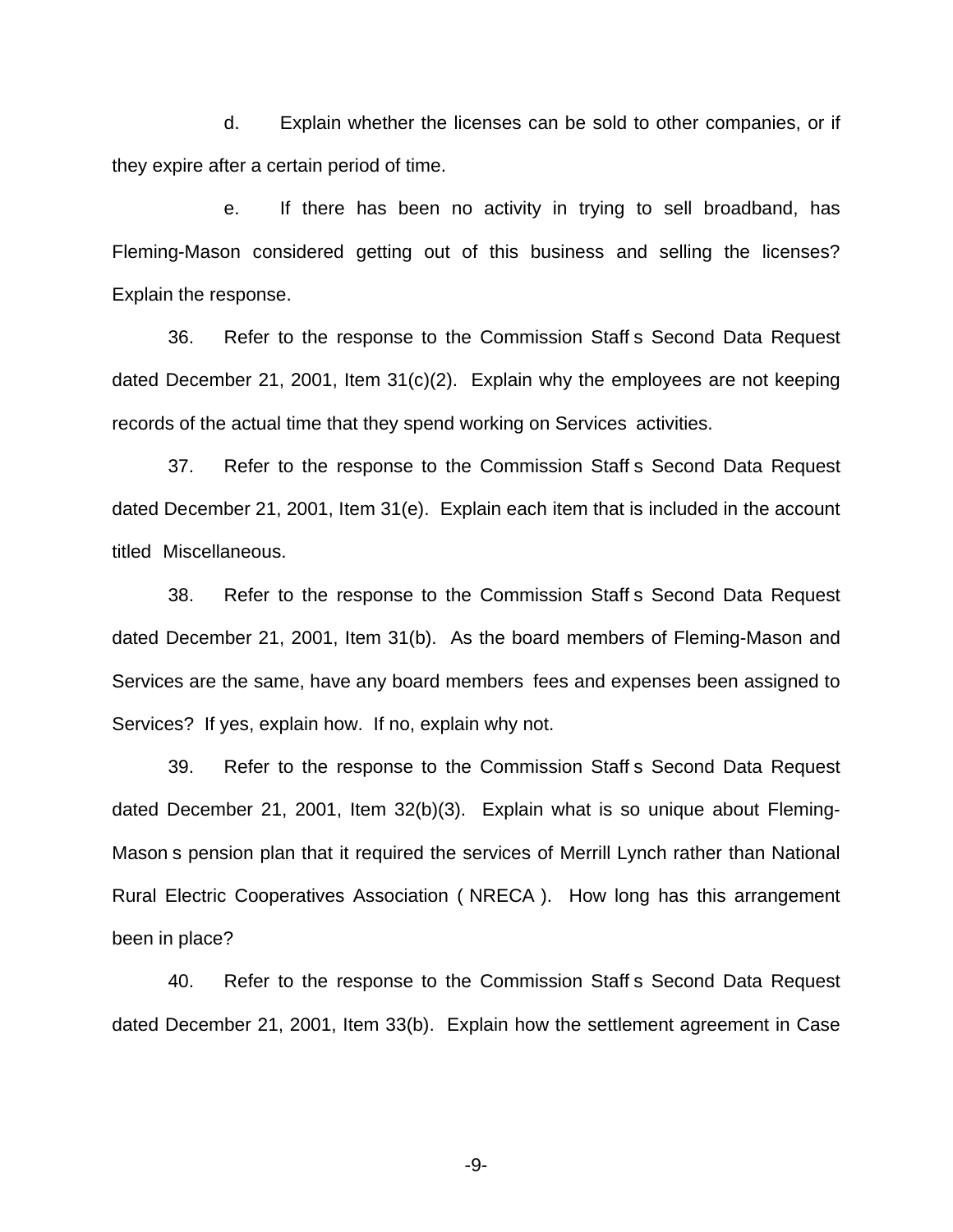No. 90-081<sup>1</sup> prevented Fleming-Mason from reviewing and updating its equity management plan.

41. Refer to the response to the Commission Staff s Second Data Request dated December 21, 2001, Item 34(a). Fleming-Mason was requested to provide the accounts, not the amounts, included in the expense matrix. Even if the reference should be to the benefit matrix, provide the originally requested information.

42. Refer to the response to the Commission Staff s Second Data Request dated December 21, 2001, Item 34(c). Provide an allocation of this cost and expense per month for the months of 2000 included in the test year.

43. Refer to the response to the Commission Staff s Second Data Request dated December 21, 2001, Item 35.

a. Provide a hard copy printout of the Web site as of the date of this data request.

b. Identify the company that designed Fleming-Mason s Web site.

c. Identify Fleming-Mason s Internet provider.

d. How much did Fleming-Mason pay for its Internet access from February through May 2001?

e. Provide a quantification of the employee labor costs related to maintaining and updating the Web site.

f. Explain how Fleming-Mason concluded that there will be no ongoing costs associated with the maintenance of its Web site.

<sup>&</sup>lt;sup>1</sup> Case No. 90-081, Adjustment of Rates of the Fleming-Mason Rural Electric Cooperative Corporation, Flemingsburg, Kentucky.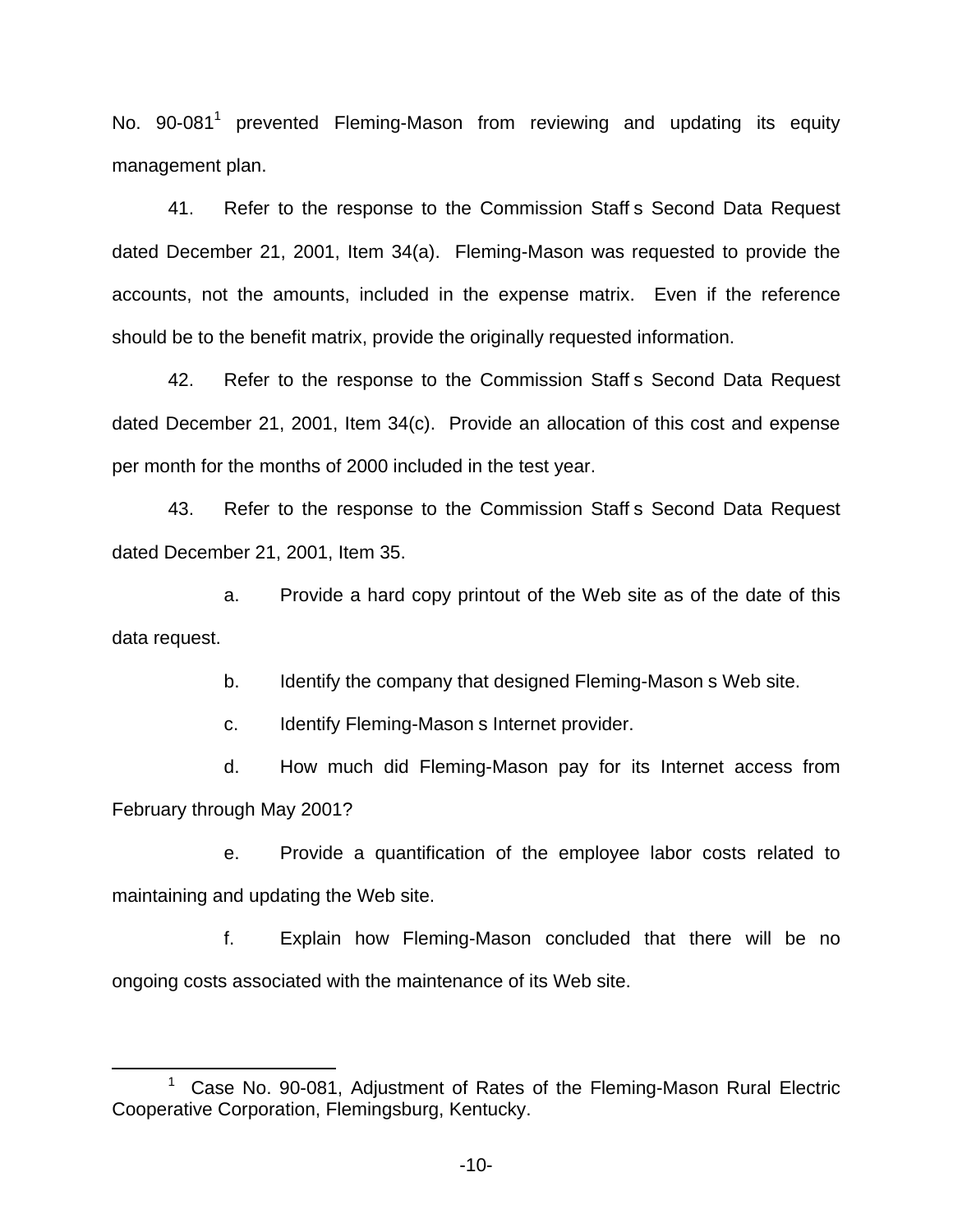44. Refer to the response to the Commission Staff s Second Data Request dated December 21, 2001, Item 36.

a. Does Alan Zumstein, CPA, have any formal training in preparing depreciation studies?

b. Has Mr. Zumstein taken any classes specifically relating to depreciation or performing depreciation studies?

c. Did Mr. Zumstein use any special computer software to develop the depreciation study? If yes, identify the software and vendor.

d. Is Mr. Zumstein a sole-practitioner? If no, indicate how many individuals are employed and supervised by him.

e. Describe the process Fleming-Mason used to select a vendor to perform a new depreciation study. If competitive bidding was used, provide a schedule showing what firms filed proposals and the estimated costs from each potential vendor. If competitive bidding was not used, explain in detail why this process was not used.

f. Has Fleming-Mason filed a letter with RUS seeking approval of the new depreciation rates? Provide all correspondence with RUS concerning the new rates.

45. Refer to the Service Life and Salvage Study and Recommended Depreciation Accrual Rates as of December 31, 2000.

a. Refer to Section 3, page 1 of 3 entitled Calculated Annual Accrual Rates. Explain how the values under the column Net Salvage Percent were derived. Provide all supporting calculations and documentation.

-11-